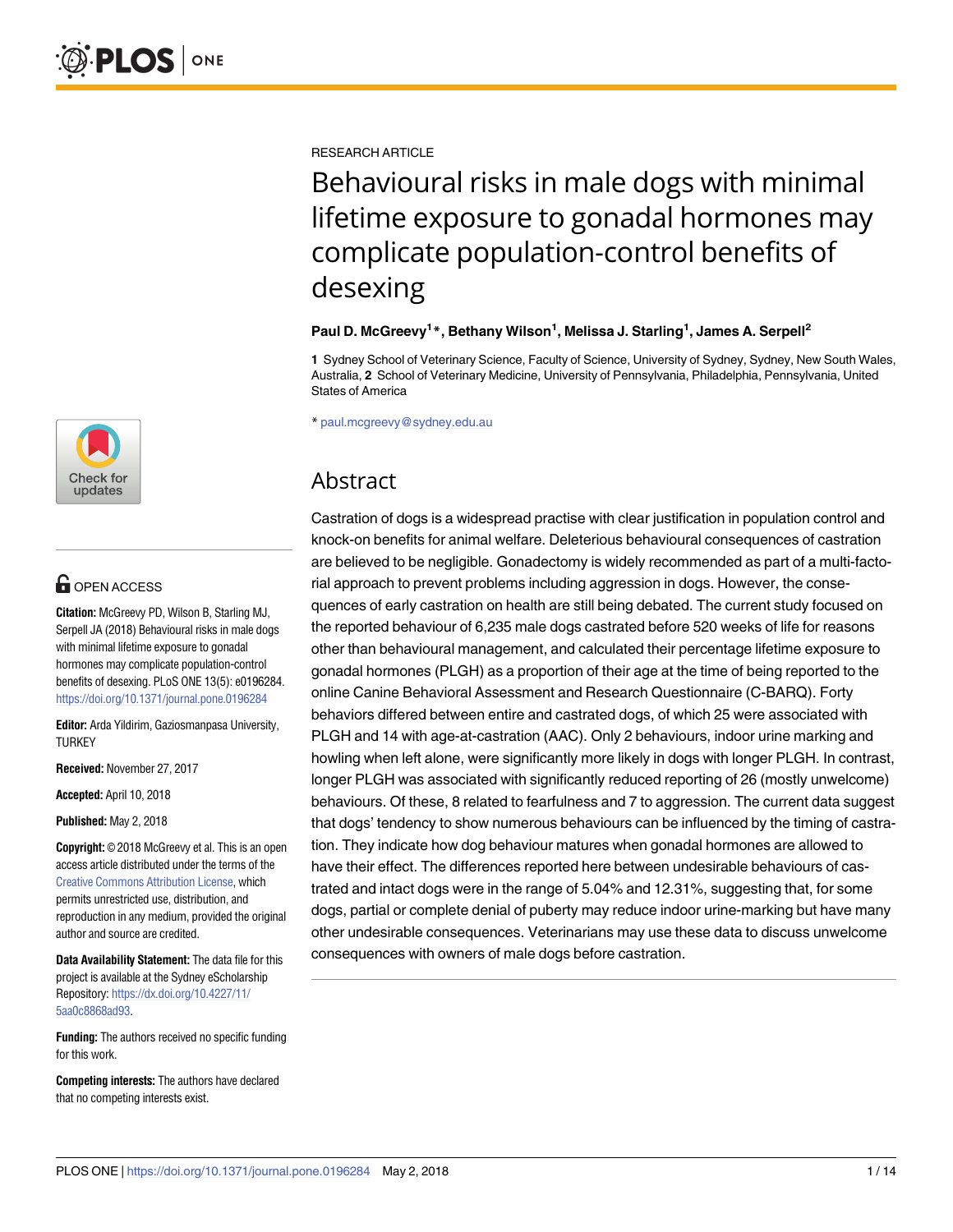# <span id="page-1-0"></span>**Introduction**

Domestic dogs (*Canis lupus familiaris*) are one of the most commonly kept animals in developed countries, so it is important to understand their basic needs. Failure to meet these needs can result in behavioural problems [\[1](#page-11-0)]. Dog behaviour, particularly aggressive, fearful and sociable behaviour, can differ between sexes. Male dogs are reputedly more aggressive than females, and tend to predominate in bite statistics  $[2, 3, 4, 5, 6]$  $[2, 3, 4, 5, 6]$  $[2, 3, 4, 5, 6]$  $[2, 3, 4, 5, 6]$  $[2, 3, 4, 5, 6]$  $[2, 3, 4, 5, 6]$  $[2, 3, 4, 5, 6]$  $[2, 3, 4, 5, 6]$  $[2, 3, 4, 5, 6]$ . They can be bolder than female dogs, where boldness is considered a super-trait incorporating a lack of fear and increased interest in interacting with social objects [\[7,](#page-11-0) [8\]](#page-11-0). Entire (also known as intact) dogs of both sexes are bolder than gonadectomised (also known as neutered or desexed) dogs [\[8\]](#page-11-0) and boldness decreases with aging [\[8\]](#page-11-0). If boldness predicts less fearful behaviour and more sociable behaviour with humans and dogs, it would be desirable in companion dogs, so the potential for individual boldness to change during life raises questions as to how common practices, such as gonadectomy, may contribute to problem behaviours associated with this super-trait.

There are many excellent reasons for gonadectomy that relate to control of numbers in the broader population. Gonadectomy at, or just before, sexual maturity has been common practise for decades, chiefly to avoid unwanted litters. More recently, the merits of very early gonadectomy (at less than 12 weeks) have been emphasised by those focusing on population control.

Reasons for any putative effects of gonadectomy on longevity differ in males and females [\[9](#page-11-0)]. In males, it is known to increase the risk of prostate cancer but the benefits may include removing the risk of testicular disease and other androgen-dependent diseases, such as perineal hernias, perineal adenomas, prostatitis and benign prostatic hyperplasia (reviewed in ref. [\[10\]](#page-11-0)). Additionally, gonadectomised dogs face 0.1 times the odds of developing mast cell tumours [95% CI 0.1 to 0.2) than entire dogs [[11](#page-12-0)]. Castrated males may also wander less in search of mating opportunities, an outcome with the additional benefits of fewer traffic accidents and unwanted litters [\[12\]](#page-12-0). In females, spaying was thought to reduce the risk of mammary neoplasia [\[13](#page-12-0)] but a recent systematic review described evidence for this association as being only weak [\[14\]](#page-12-0).

Despite these reported benefits, gonadectomy rates remain low in some countries. For example, in a sample of dogs ( $n = 10,519$ ) owned by German-speaking dog enthusiasts, only 43.1% were gonadectomised [\[15\]](#page-12-0), while among dogs attending UK veterinary clinics  $(n = 148,741)$ , 41.1% were gonadectomised  $[16]$ . By contrast, in Australia, there is evidence that 77% of male dogs and 85% of female dogs are gonadectomised [[17](#page-12-0)], and in the U.S., an estimated 83% of all dogs are gonadectomised [[18](#page-12-0)].

Some health benefits of gonadectomy may be offset if it compromises health in other ways. For example, spaying female golden retrievers has been associated with a 3–4 fold increase in the rate of some cancers [\[19\]](#page-12-0). Same-breed castrated males showed only minor increases in risk of cancers. In another study, castrated males of many breeds had a higher risk of diabetes mellitus than entire males, whereas spaying was not associated with an increased risk in females [\[20\]](#page-12-0). Gonadectomy has also been associated with increased bone length [\[21\]](#page-12-0), which may, in part, explain why studies focused on osteosarcoma found twice the prevalence in gonadectomised dogs than in entire dogs of several breeds [\[22\]](#page-12-0) and an increase of 3–4 times in Rottweilers castrated before 1 year of age [[23](#page-12-0)]. Similarly, studies of golden retrievers [[24](#page-12-0)] and German shepherd dogs [\[25\]](#page-12-0) have shown that early neutering can significantly increase the prevalence of joint disorders, such as hip dysplasia.

Veterinarians may advise the castration of adult male dogs that have presented with aggressive behaviour, notably towards the people or other dogs in the household. Despite the historic propensity for veterinarians to recommend castration to treat problem behaviours, the effect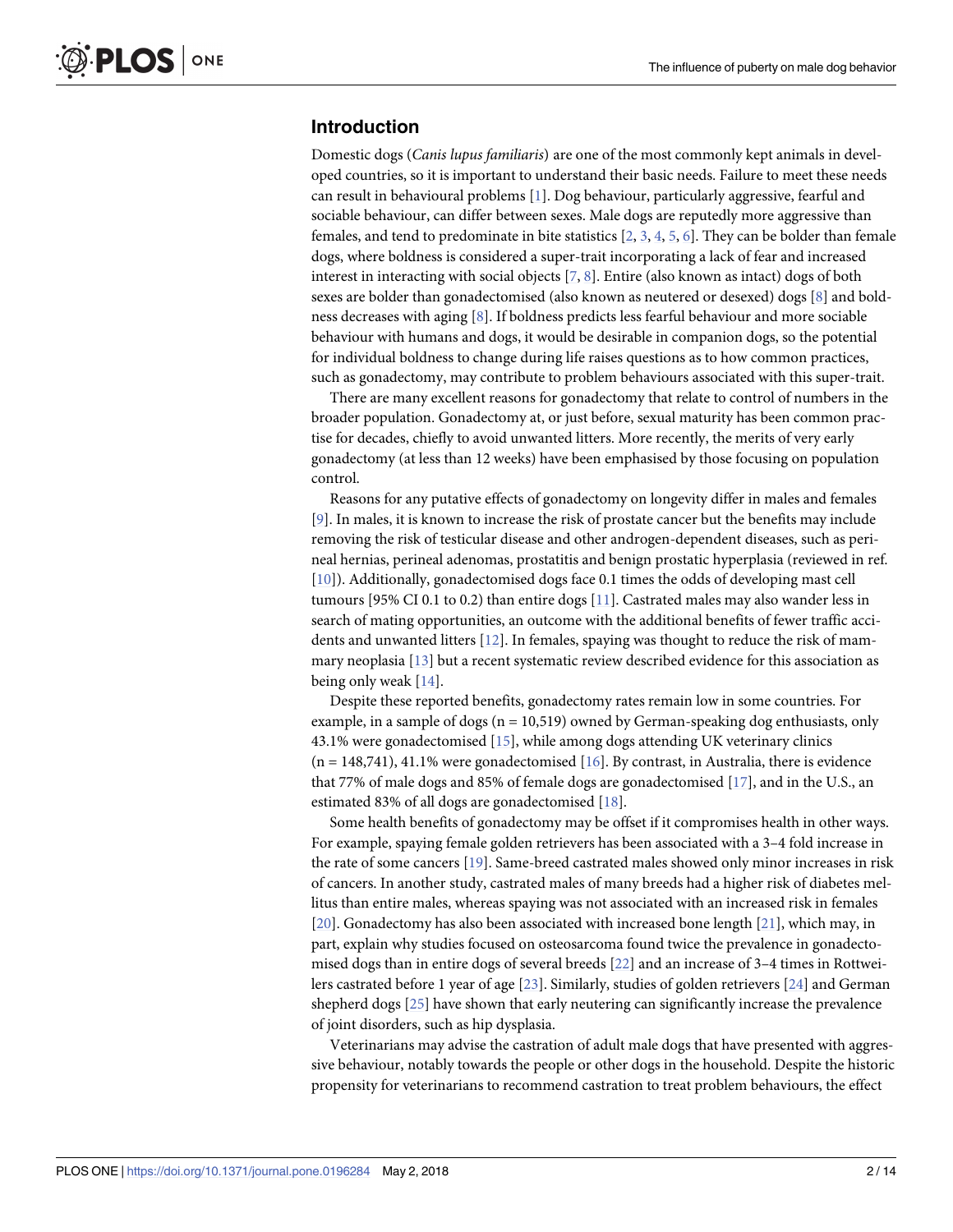<span id="page-2-0"></span>of sex and gonadal status on dog behaviour has been assessed in only a few studies. In a recent study of free-roaming male dogs, surgically castrated dogs showed no less sexual activity or aggression 6 months after surgery than before [\[26\]](#page-12-0). Meanwhile, tests of spatial learning, memory and reversal learning tasks using a T-maze showed that 81% of entire females successfully completed the whole procedure compared to 56% of spayed females, 62% of entire males and 50% of castrated males [[27](#page-12-0)]. Reports from owners of 209 male and 382 female dogs revealed that, after gonadectomy, male dogs showed behavioural changes more often and more distinctly than female dogs [[28](#page-12-0)]. For 49 of 80 (61%) aggressive male dogs and 25 of 47 (53%) female dogs, these reports described dogs becoming more gentle after gonadectomy [[29](#page-12-0)]. That said, 10 females became aggressive after being gonadectomy. Notably, increased voluntary food intake emerged in 42% of male dogs and 32% of female dogs. Weight gain and resultant lethargy are expected in many gonadectomised dogs [\[28\]](#page-12-0) and owners should be counselled on how to prevent these outcomes [\[12\]](#page-12-0). Calorie-restriction may increase the perceived value of rations to gonadectomised dogs and lead to food-guarding [\[12\]](#page-12-0), but associations between gonadectomy and food-related aggression have been challenged [\[1\]](#page-11-0). In contrast, male dogs have shown higher levels of separation-related distress (SRD) than females [[1](#page-11-0), [29](#page-12-0)] and entire dogs have shown more SRD than castrated dogs [\[1\]](#page-11-0). Gonadectomised dogs of both sexes have been shown to be more aggressive, fearful, and excitable than entire dogs [\[21\]](#page-12-0). Similarly, they have been reported to be less trainable than entire dogs [[21](#page-12-0)], but a study with a focus on Shetland sheepdogs reported castrated males to be more trainable than entire males [[30](#page-12-0)].

An extensive literature review, published in 2010, concluded that evidence from intervention studies failed to demonstrate clear behavioural outcomes after surgical castration in male dogs [\[31\]](#page-12-0). By contrast, a recent systematic review of the role of gender and gonadal status in reported dog bites directed to humans drew data from 6 studies (total study population  $n = 53,763$  dogs) and found that castration is associated with a reduced risk of dog bite [\[32\]](#page-12-0). However, the authors emphasised the absence of causality and acknowledged that neither ageat-castration (AAC) nor reasons for castration had been recorded for this analysis.

In summary, the effects of castration on dog behaviour have not been exhaustively investigated, and relevant studies sometimes produce conflicting results. The current study examines data from the owners of male dogs to explore relationships between various canine behavioural attributes, as reported through C-BARQ, and castration considering both AAC and percentage lifetime exposure to gonadal hormones (PLGH) as factors. Clearly, AAC and PLGH are related but the latter indicates how long the dog has lived with gonadal hormones until the age of castration, and can reveal the influence of gonadal hormones on behaviour after puberty, reflecting the role of circulating hormones in the normal behavioural biology of dogs.

# **Method**

# **C-BARQ**

The C-BARQ is an owner-completed survey instrument designed to provide quantitative assessments of a wide array of behavioural characteristics of dogs. It consists of 100 items that ask respondents to indicate, using a series of 5-point ordinal rating scales, their dogs' typical responses to a variety of everyday situations during the recent past. The scales rate either the intensity (aggression, fear and excitability subscales) or frequency (all remaining subscales and miscellaneous items) of the behaviours, with a score of 0 indicating the absence of the behaviour and a score of 4 indicating the most intense or frequent form of the behaviour [\[33,](#page-13-0) [34](#page-13-0)]. The online C-BARQ survey ([http://vetapps.vet.upenn.edu/cbarq/\)](https://protect-au.mimecast.com/s/bZ89Bmue6abnfq?domain=vetapps.vet.upenn.edu) was reviewed by the University of Pennsylvania Institutional Review Board and determined to be exempt from IRB approval because no personal identifying information other than email address is collected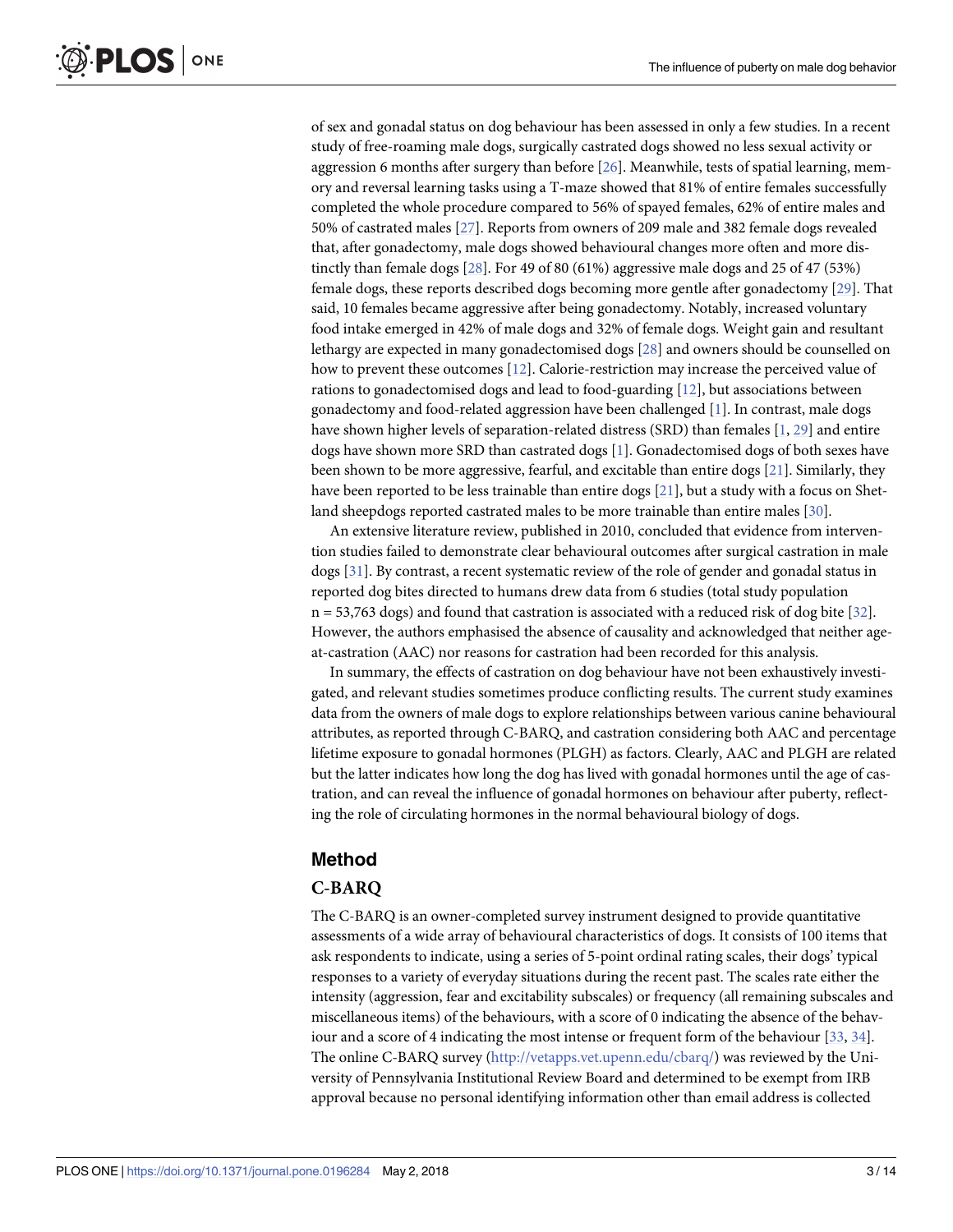from dog owners during survey completion. The requirement for informed consent was also waived. Participants are not actively recruited to complete the C-BARQ. Beginning in 2006, the original online survey was advertised via an article in the newsmagazine of the School of Veterinary Medicine at the University of Pennsylvania ([http://www.vet.upenn.edu/bellwether/](https://protect-au.mimecast.com/s/Jb1WBnUnpkKgTb?domain=vet.upenn.edu) [v64/article10.shtml](https://protect-au.mimecast.com/s/Jb1WBnUnpkKgTb?domain=vet.upenn.edu)), and by notices sent to Philadelphia-area veterinary clinics and the top 20 USA breed clubs based on AKC registrations. Since that time, information about the survey has been disseminated via word-of-mouth among dog owners who visit the website and complete the questionnaire of their own volition.

The C-BARQ currently comprises 14 behavioural factors or subscales, and a further 22 miscellaneous stand-alone items. Higher scores are generally less favourable for all items and subscales with the exception of 'trainability', for which higher scores are more desirable. For the purposes of the current study, we drew data only on male dogs castrated before 520 weeks (10 years) of age.

C-BARQ asks respondents to specify the reasons for castration. We accepted data on dogs castrated at least two weeks prior to C-BARQ evaluation for the following reasons: required by breeder/shelter (n = 3031), birth control (n = 2444), prevention of health problems (n = 622), and correction of health problems ( $n = 138$ ). We excluded dogs ( $n = 2712$ ) castrated for the following reasons: to correct a behaviour problem  $(n = 537)$ , to prevent a behaviour problem  $(n = 638)$ , recommended by vet  $(n = 685)$  and unknown  $(n = 852)$ .

#### **Candidate attribute selection**

The C-BARQ data included ordinal item-scores for 100 behavioural attributes, from which 14 behavioural subscales were extracted by factor analysis [[33](#page-13-0)]. Because linear models make assumptions based on a continuously varying underlying trait, rather than a composite quasicontinuous trait assembled from ordinal scorings, analysis was undertaken on the ordinal scores directly using models better suited to ordinal data. To better meet the assumptions of the underlying models, analysis was undertaken on the ordinal item scores directly.

Because of the large numbers of attributes involved, candidate attributes selection was undertaken prior to the primary analysis, to identify attributes in which there were clinically significant behavioural differences between entire and castrated dogs. C-BARQ scores from 3392 entire male dogs and 6546 male dogs castrated for eligible reasons (see above) were compared. For the 27 breeds and crosses tested, *see* S1 [Table.](#page-11-0)

Each behaviour was coded as a binary variable (high/low), according to the score received in the C-BARQ and that the frequency of behaviours coded as high or low were compared between castrated and intact male dogs. For most studied behaviours, dogs were considered to have demonstrated either a low tendency for the behaviour (a score of Never) or a higher tendency for the behaviour (any other score). For behaviours "Playful, puppyish and boisterous" and "Active, energetic, always on the go", a more moderate division of scores was applied where scores of Never, Seldom or Sometimes were considered a low tendency, and scores of Usually or Always were considered a high tendency. The more moderate division was intended to reflect the presumed desirability of moderate frequency of these behaviours. Several Trainability behaviours ("When off the leash, returns immediately when called", "Obeys the 'sit' command immediately", "Obeys the 'stay' command immediately", "Seems to attend/listen closely to everything you say or do" and "Will 'fetch' or attempt to fetch sticks, balls, or objects") were also classified differently, with Usually or Always being grouped together to represent a high tendency. This was decided by the authors because 'Always' was subjectively considered to be too stringent a standard to be truly informative for these behaviours (i.e., a dog that 'Usually' sits immediately on command would be reasonably considered to have a high tendency to obey the sit command.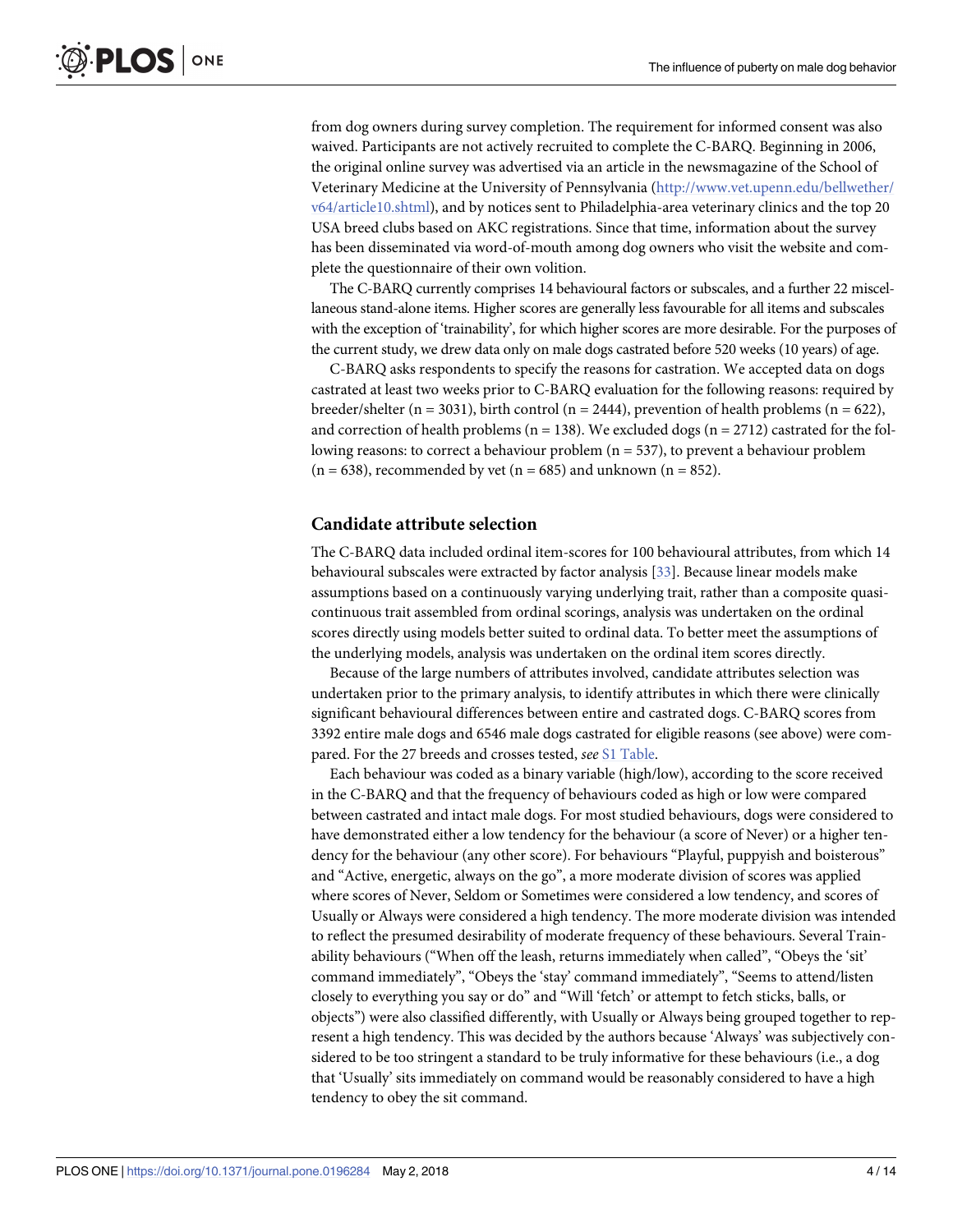<span id="page-4-0"></span>The percentage of entire and castrated dogs displaying a high tendency for the behaviour for each attribute were compared. Of the 100 behaviours, 40 showed a difference of more than 5% in the proportion of high tendency dogs between the "entire" and the "castrated" cohorts.

**PLGH.** The age of the dog when it was evaluated through C-BARQ and its reported AAC were used to calculate its lifetime exposure to hormones at the time of C-BARQ evaluation using the formula: AAC/Age at time of C-BARQ evaluation x 100. It is worth noting that we have no behavioural data on the dogs' entire lifespan. Peaks at around 24, 36 and 52 weeks are probably artefacts resulting from the automated conversion of months or years to weeks by the C-BARQ database (see S1 [Fig](#page-11-0)). We combined C-BARQ responses of 3 and 4 on the severity of a behaviour scale to arrive at four gradations: 0, 1, 2, 3+. As stated above, we nominated a 5% difference in the frequency of behaviours between castrated and entire dogs as the threshold for a trait to undergo further analysis.

#### **Statistical analysis**

**Model age of castration.** The effect of AAC on C-BARQ scores was evaluated by a cumulative link model [\[35\]](#page-13-0) with a logit link function, using the polr() function of the MASS package of R statistical software (R Foundation for Statistical Computing, Vienna, Austria. URL <https://www.R-project.org/>).

This ordinal logistic regression model had the following terms:

 $Y \sim ACC + AgeAtEvaluation + Breed + Weight + Breed. Weight + FirstOwned + OtherDogs$ + Roles.

where y denotes the ordinal C-BARQ score and logit link function, AAC (weeks), Breed of dog (see above), Weight is the weight of the dog (in pounds reported at C-BARQ evaluation), Breed.Weight is an interaction term between breed and weight, AgeAtEvaluation denotes the age of the dog at C-BARQ evaluation (in weeks), FirstOwned denotes a binary variable indicating whether or not this is the owner's first dog, Other Dogs is a binary variable indicating whether or not there are other dogs in the household, and Roles is a categorical variable indicating whether the dog is reported to be involved with breeding/showing, working roles, field trials/hunting, other sports, or none of the above.

**Models PLGH evaluation.** We used two candidate models:

*a full model*,

Y ~ PLGH + AgeAtEvaluation + PLGH.AgeAtEvaluation + Breed + Weight + Breed. Weight + FirstOwned + OtherDogs + Roles,

which includes PLGH and an interaction term between PLGH and AgeAtEvaluation; and *a reduced model*,

Y ~ PLGH + AgeAtEvaluation + Breed + Weight + Breed.Weight + FirstOwned + Other-Dogs + Roles,

which does not include this second interaction term.

After calculation of the models, the Anova() function of the "car" package for R was used to calculate Anova tables for the model effects. A Holm-Bonferroni correction for multiple comparisons was applied to the *P* values arising from models for each trait to further control the risk of Type 1 error resulting from the large number of traits (i.e. 40) being tested. Once a Holm-Bonferroni correction for multiple comparisons had been applied, the interaction of PLGH and AgeAtEvaluation was significant for only 3 of the 40 traits of interest ("excitement just before a car trip", being "playful, puppyish and boisterous", and being "active, energetic, always on the go"). Therefore, the reduced model was preferred and its results are discussed further.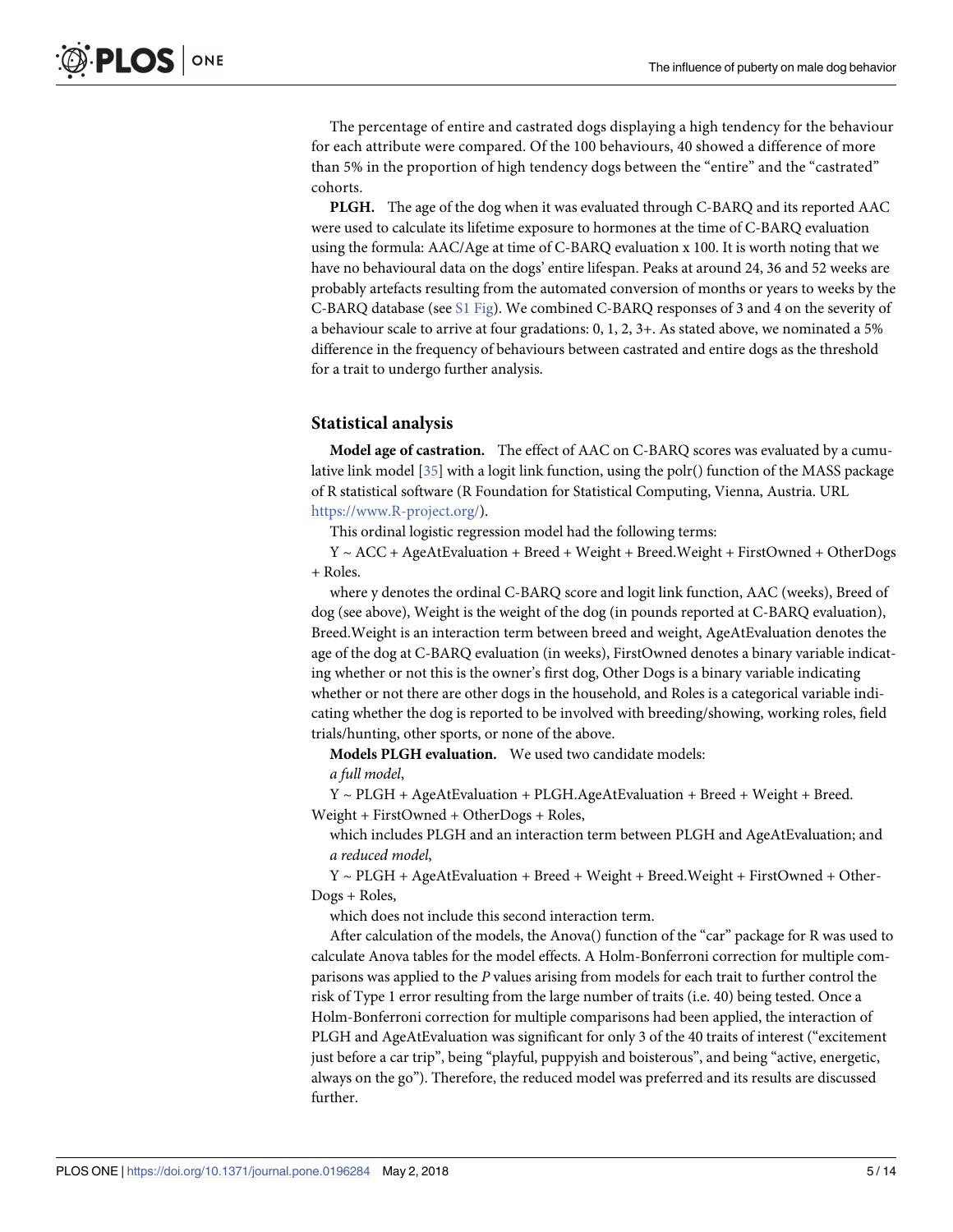# <span id="page-5-0"></span>**Results**

Among the 6235 dogs castrated prior to 520 weeks of age, AAC was positively skewed with a median of 30 weeks (6.9 months), a mean of 57.1 weeks (13.2 months) and a standard deviation of 70.6 weeks (16.3 months). PLGH for these dogs was less positively skewed, with a median of 22.0%, a mean of 31.2% and a standard deviation of 26.3%.

Of the 40 behaviours that differed between entire and castrated dogs (see S2 [Table\)](#page-11-0), 25 were associated with PLGH and 14 with AAC. Specifically, 26 behaviours were significantly reduced for either AAC or PLGH or both (howling and marking were significantly increased, so the total number that changed was 28). For PLGH alone, 23 behaviours were reduced (howling and marking were significantly increased, so the total that changed was 25). The behaviours that decreased as PLGH increased related chiefly to fear  $(n = 8)$  and aggression  $(n = 7)$ . For AAC alone, 13 were reduced (marking was significant but increased, so the total that changed was 14).

[Table](#page-6-0) 1 shows that the fear-related behaviours that decreased with increasing PLGH included those shown in response to sudden or loud noises (with a difference of 11.49%; an odds ratio of 0.996 (Uncorrected 95% Confidence interval of 0.994–0.998)). This odds ratio of 0.996 means that, for every additional 1% of a dog's pre-CBARQ life for which it was entire, the odds of showing higher levels of fear were multiplied by 0.996. This corresponds to an odds ratio of 0.963 (0.945–0.982) for every additional 10% of a dog's pre-CBARQ life before castration and an odds ratio of 0.911 (0.868–0.956) for every additional 25%. Other fear-related behaviours that decreased with increasing PLGH related to strange or unfamiliar objects on or near the sidewalk (difference of 5.13%; OR = 0.994(0.992–0.996)). Less fear was also found with increasing PLGH when dogs were having nails clipped by a household member (12.05%;  $OR = 0.995(0.993-0.997)$ ; when barked at, growled at, or lunged at by an unfamiliar dog (10.43%; OR = 0.997(0.995–0.999)); when examined/treated by a veterinarian) (9.39%;  $OR = 0.995(0.993-0.997)$ ; and approached by an unfamiliar dog of similar or larger size  $(6.93\%; \text{OR} = 0.997(0.994 - 0.999)).$ 

Less fear was observed in association with PLGH when these dogs were first exposed to unfamiliar situations  $(7.13\%; \text{OR} = 0.996(0.995 - 0.998))$  and when approached directly by an unfamiliar child while away from home  $(6.61\%; OR = 0.996(0.994-0.999))$ . On the downside, howling when left alone increased in association with PLGH (5.94%; OR = 1.004(1.002– 1.007)).

Of the behaviours that were less frequently associated with increasing PLGH, 7 were related to aggression (see [Table](#page-7-0) 2)and were observed as follows: when delivery workers approach home (8.54%; OR = 0.992(0.990–0.994)); when strangers walk past home while dog is outside (6.88%; OR = 0.993(0.991–0.995)); when joggers, cyclists, roller-bladers or skateboarders pass home while dog is outside (7.85;  $OR = 0.993(0.991-0.995)$ ); when approached directly by unfamiliar female dog while being exercised on leash (10.98%;  $OR = 0.996(0.994 - 0.998)$ ); when unfamiliar person approaches owner or another family member at home (5.87%; OR = 0.996  $(0.994-0.998)$ ; toward cats, squirrels or other small animals entering yard  $(6.76\%; OR = 0.996)$ (0.994–0.998)); and when unfamiliar persons visit home (5.41%;—OR = 0.996(0.994–0.998)).

The other behaviours (see [Table](#page-7-0) 3) less frequently observed in association with PLGH were: eating own or others' faeces (6.96%;  $OR = 0.996(0.994 - 0.998)$ ); rolling in faeces or other "smelly" substances  $(6.02\%; \text{OR} = 0.993(0.990-0.995))$ ; and barking persistently when alarmed or excited (6.42%; OR = 0.994(0.993–0.996)). Indoor marking increased in association with PLGH  $(8.68\%; OR = 1.011(1.008-1.014))$ . However, mounting objects, furniture, or people  $(7.64\%; \text{OR} = 0.991(0.989 - 0.994))$ , chasing animals  $(-5.81\%; \text{OR} = 0.991(0.988 - 0.993))$ , and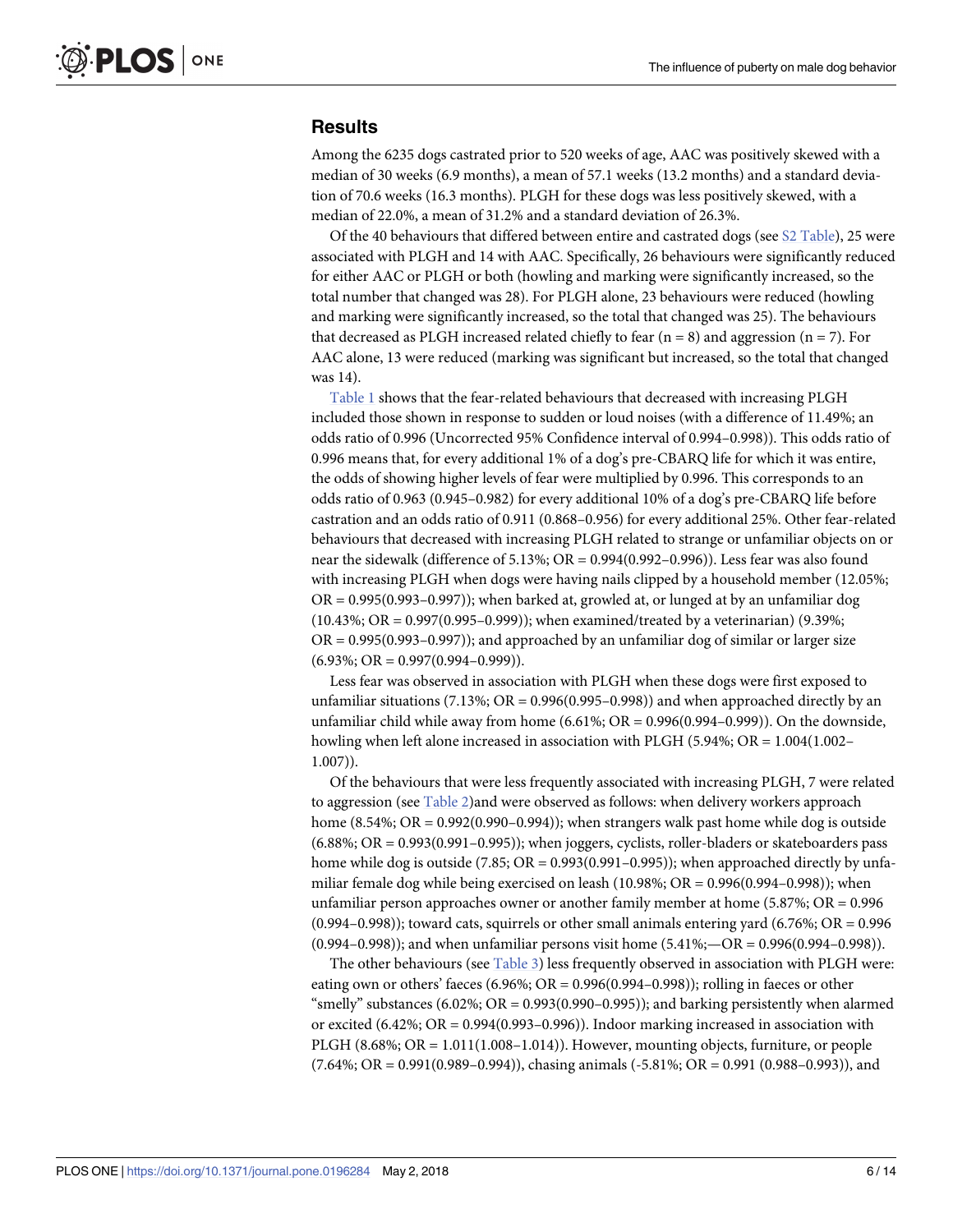[Table](#page-5-0) 1. Association of timing of castration (AAC, PLGH and the interaction between PLGH and Age of evaluation) with fear- and anxiety-related responses for **male dogs.** An indicates that the *P*-value is significant after the application of a Holm-Bonferroni multiple comparisons correction.

| Response                                                                                                                                 |                                                       | ANOVA (type II)<br>statistics |                                                         |             |
|------------------------------------------------------------------------------------------------------------------------------------------|-------------------------------------------------------|-------------------------------|---------------------------------------------------------|-------------|
|                                                                                                                                          | <b>Age at Castration</b><br>likelihood-ratio $\chi^2$ | P value                       | PLGH (Reduced PLGH Model)<br>Likelihood -ratio $\chi^2$ | P value     |
| <b>Non-social Fear</b>                                                                                                                   |                                                       |                               |                                                         |             |
| During thunderstorms, firework displays, or similar events                                                                               | 3.08                                                  | 0.079                         | 5.95                                                    | 0.015       |
| When first exposed to unfamiliar situations (e.g., first car trip, first time<br>in elevator, first visit to veterinarian, etc.)         | 6.74                                                  | 0.009                         | 12.36                                                   | $< 0.001*$  |
| In response to wind or wind-blown objects.                                                                                               | 4.81                                                  | 0.028                         | 8.18                                                    | 0.004       |
| In response to strange or unfamiliar objects on or near the sidewalk<br>(e.g., plastic trash bags, leaves, litter, flags flapping, etc.) | 18.06                                                 | $< 0.001*$                    | 31.31                                                   | $< 0.001*$  |
| In response to sudden or loud noises (e.g., vacuum cleaner, car<br>backfiring, road drills, objects being dropped, etc.)                 | 3.91                                                  | 0.048                         | 14.36                                                   | $< 0.001*$  |
| <b>Touch Sensitivity</b>                                                                                                                 |                                                       |                               |                                                         |             |
| When having nails clipped by a household member                                                                                          | 8.69                                                  | 0.003                         | 21.67                                                   | ${<}0.001*$ |
| When examined/treated by a veterinarian                                                                                                  | 3.34                                                  | 0.068                         | 24.54                                                   | ${<}0.001*$ |
| When groomed or bathed by a household member                                                                                             | 0.20                                                  | 0.652                         | 2.29                                                    | 0.131       |
| When having his/her feet towelled by a household member                                                                                  | 0.03                                                  | 0.860                         | 2.71                                                    | 0.100       |
| Dog-directed Fear                                                                                                                        |                                                       |                               |                                                         |             |
| When barked at, growled at, or lunged at by an unfamiliar dog                                                                            | 2.01                                                  | 0.156                         | 9.86                                                    | $0.002*$    |
| When approached directly by a smaller unfamiliar dog                                                                                     | 1.64                                                  | 0.200                         | 3.35                                                    | 0.067       |
| When approached directly by an unfamiliar dog of same or larger size.                                                                    | 4.30                                                  | 0.038                         | 10.76                                                   | $0.001*$    |
| When unfamiliar dogs visit your home                                                                                                     | 1.55                                                  | 0.213                         | 4.21                                                    | 0.040       |
| <b>Stranger-related Fear</b>                                                                                                             |                                                       |                               |                                                         |             |
| When unfamiliar persons visit your home                                                                                                  | 0.32                                                  | 0.573                         | 1.52                                                    | 0.217       |
| When approached directly by an unfamiliar adult while away from your<br>home                                                             | 0.00                                                  | 0.954                         | 1.22                                                    | 0.270       |
| When approached directly by an unfamiliar child while away from your<br>home                                                             | 0.80                                                  | 0.371                         | 9.47                                                    | $0.002*$    |
| When an unfamiliar person tries to touch or pet the dog                                                                                  | 0.25                                                  | 0.617                         | 3.45                                                    | 0.063       |
| <b>Separation related Problems</b>                                                                                                       |                                                       |                               |                                                         |             |
| Howling when separated                                                                                                                   | 5.78                                                  | 0.016                         | 10.44                                                   | $0.001*$    |

Significant p values at the level 0.05.

<https://doi.org/10.1371/journal.pone.0196284.t001>

ONE

<span id="page-6-0"></span>PLOS I

excitement when doorbell rings (5.04%; OR = 0.987(0.985–0.989)) were observed less frequently.

On the downside, trainability decreased with PLGH specifically, when off leash, returning immediately when called  $(6.53\%; OR = 0.997(0.994-0.999))$ , and "fetching" or attempting to fetch objects ((6.22%; OR = 0.994(0.992–0.996)).

AAC revealed fewer significant associations than PLGH did (see Tables  $1$  and  $2$ ). Only one behaviour, indoor urine marking (OR = 1.003(1.003–1.004 per week–equivalent to 1.198 (1.143–1.256) per year) was more likely in dogs castrated later in life (see S2 [Table\)](#page-11-0). AAC was associated with significantly reduced reporting of 13 behaviours (*see* Tables [2](#page-7-0) and [3](#page-7-0)). Of these behaviours, 1 related to signs of fearfulness in response to strange or unfamiliar objects on or near the sidewalk (5.13%,  $OR = 0.998(0.997-0.999)$ ), and another 3 related to signs of aggression. Specifically, these dogs showed less aggression when mailmen or other delivery workers approached the home (8.54%; OR = 0.998(0.997–0.999)); when joggers, cyclists, roller-bladers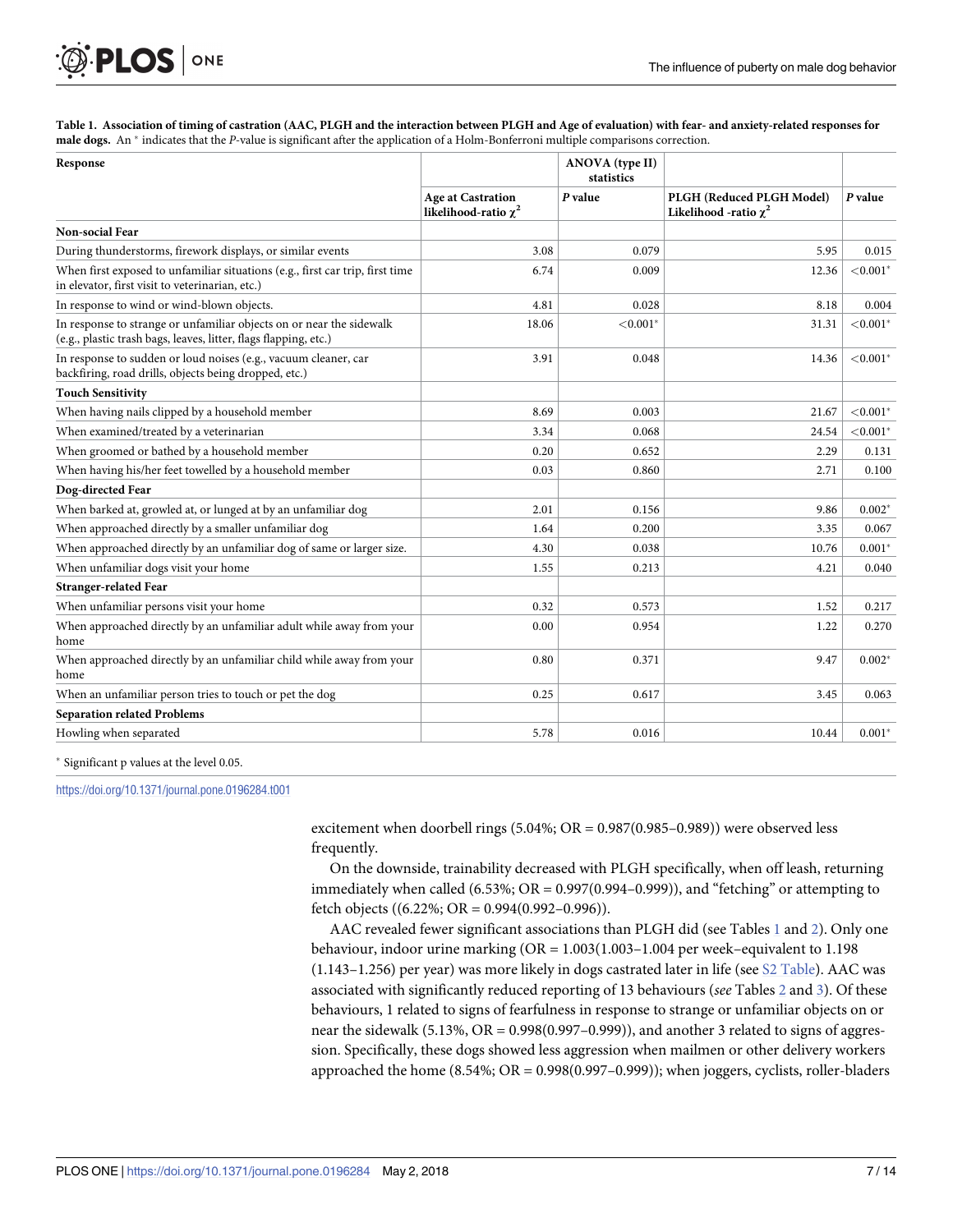| Type of aggression                                                                                                | ANOVA (type II) statistics      |             |                                                       |             |  |
|-------------------------------------------------------------------------------------------------------------------|---------------------------------|-------------|-------------------------------------------------------|-------------|--|
|                                                                                                                   | AACLikelihood-ratio<br>$\chi^2$ | P value     | PLGH (ReducedPLGH Model)<br>Likelihood-ratio $\chi^2$ | P value     |  |
| Dog-directed                                                                                                      |                                 |             |                                                       |             |  |
| When approached directly by an unfamiliar female dog while being walked/<br>exercised on a leash                  | 2.77                            | 0.096       | 13.83                                                 | ${<}0.001*$ |  |
| Stranger-directed                                                                                                 |                                 |             |                                                       |             |  |
| When mailmen or other delivery workers approach your home                                                         | 32.93                           | ${<}0.001*$ | 68.59                                                 | ${<}0.001*$ |  |
| When joggers, cyclists, roller-bladers or skateboarders pass your home when<br>your dog is outside or in the yard | 22.57                           | ${<}0.001*$ | 41.79                                                 | ${<}0.001*$ |  |
| When strangers walk past your home while your dog is outside or in the yard                                       | 22.82                           | ${<}0.001*$ | 52.38                                                 | ${<}0.001*$ |  |
| When an unfamiliar person approaches you or another member of your family<br>at home                              | 3.56                            | 0.059       | 12.26                                                 | ${<}0.001*$ |  |
| Toward unfamiliar persons visiting your home                                                                      | 3.77                            | 0.052       | 14.14                                                 | ${<}0.001*$ |  |
| When approached directly by an unfamiliar adult while being walked/<br>exercised on a leash                       | 1.97                            | 0.161       | 3.37                                                  | 0.066       |  |

#### <span id="page-7-0"></span>**[Table](#page-5-0) 2. Association of timing of castration with aggression-related responses for male dogs.**

Significant p values at the level 0.05.

<https://doi.org/10.1371/journal.pone.0196284.t002>

or skateboarders passed the home (7.85%; OR = 0.998(0.997–0.999)); and when strangers walked past the home (6.88%; OR = 0.998(0.997–0.999)).

Barking and excitement were also less likely in dogs with increased AAC. Specifically, these dogs showed less persistent barking when alarmed or excited (6.42% 0.999(0.998–0.999)) and

#### [Table](#page-5-0) 3. Association of timing of castration with excitability, energy and miscellaneous responses for male dogs.

| Response                                                                                  | ANOVA (type II) statistics              |             |                                                         |             |  |
|-------------------------------------------------------------------------------------------|-----------------------------------------|-------------|---------------------------------------------------------|-------------|--|
|                                                                                           | <b>AAC likelihood-ratio</b><br>$\chi^2$ | P value     | PLGH (Reduced PLGH Model) Likelihood<br>-ratio $\chi^2$ | P value     |  |
| Excitability                                                                              |                                         |             |                                                         |             |  |
| Excitable just before being taken on a car trip                                           | $\overline{0}$                          | 0.996       | 7.88                                                    | 0.005       |  |
| Excitable when doorbell rings                                                             | 57.16                                   | ${<}0.001*$ | 147.06                                                  | ${<}0.001*$ |  |
| <b>Energy</b>                                                                             |                                         |             |                                                         |             |  |
| Playful, puppyish, boisterous                                                             | 13.93                                   | ${<}0.001*$ | 1.48                                                    | 0.224       |  |
| Active, energetic, always on the go                                                       | 11.13                                   | $0.001*$    | 2.22                                                    | 0.136       |  |
| <b>Miscellaneous</b>                                                                      |                                         |             |                                                         |             |  |
| Aggression toward cats, squirrels or other small animals entering your<br>yard            | 4.48                                    | 0.034       | 16.18                                                   | ${<}0.001*$ |  |
| Chases or would chase squirrels, rabbits and other small animals given<br>the opportunity | 51.61                                   | ${<}0.001*$ | 77.51                                                   | ${<}0.001*$ |  |
| Urinates against objects/furnishings in your home.                                        | 53.06                                   | ${<}0.001*$ | 62.46                                                   | $< 0.001*$  |  |
| "Mounts" objects, furniture, or people                                                    | 48.5                                    | $< 0.001*$  | 41.97                                                   | ${<}0.001*$ |  |
| Licks him/herself excessively                                                             | 0.15                                    | 0.695       | 4.43                                                    | 0.035       |  |
| Eats own or other animals' droppings or faeces                                            | 6.56                                    | 0.010       | 13.23                                                   | ${<}0.001*$ |  |
| Steals food                                                                               | 13.56                                   | ${<}0.001*$ | 8.25                                                    | 0.004       |  |
| When off the leash, returns immediately when called                                       | 2.66                                    | 0.103       | 9.84                                                    | $0.002*$    |  |
| Barks persistently when alarmed or excited                                                | 13.08                                   | ${<}0.001*$ | 31.42                                                   | ${<}0.001*$ |  |
| Will "fetch" or attempt to fetch sticks, balls, or objects                                | 40.43                                   | ${<}0.001*$ | 34.00                                                   | $< 0.001*$  |  |
| Rolls in animal droppings or other "smelly" substances                                    | 28.12                                   | ${<}0.001*$ | 50.52                                                   | ${<}0.001*$ |  |

Significant p values at the level 0.05.

<https://doi.org/10.1371/journal.pone.0196284.t003>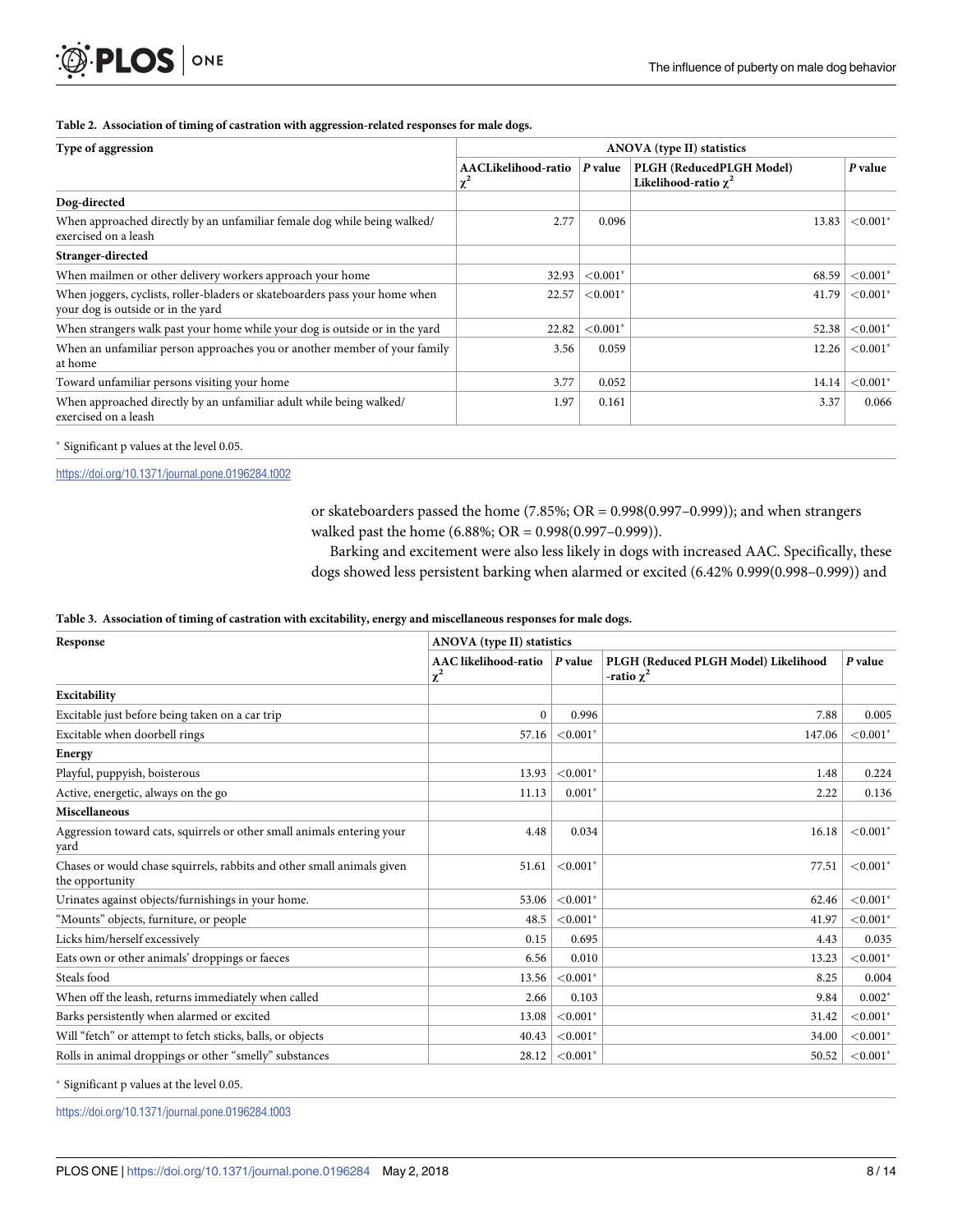<span id="page-8-0"></span>less excitement when the doorbell rang (5.04%; OR = 0.997(0.996–0.998)). They were also less likely to "fetch" or attempt to fetch objects  $(6.22\%; OR = 0.998(0.997-0.998))$ , be playful  $(7.42\%; OR = 0.999(0.998-0.999))$ , and energetic  $(9.69\%; OR = 0.999 (0.998-0.999))$ .

Increased AAC was associated with significantly less mounting of objects, furniture, or people (7.64%; OR = 0.996(0.995–0.997)), less coprophagia (6.96%; OR = 0.999(0.998–1.000)) and less rolling in faeces or other "smelly" substances (6.02% OR = 0.998(0.997–0.999)).

After Holm-Bonferroni correction, 12 behaviours that differed between entire and castrated dogs failed to reach significance for either PLGH, or AAC (*see* Tables [2](#page-7-0) and [3](#page-7-0)). Of these, 9 related to fear: during thunderstorms, firework displays, or similar events; in response to wind or wind-blown objects; when groomed or bathed by a household member; when having his/ her feet towelled by a member of the household; when approached directly by an unfamiliar smaller dog; when unfamiliar dogs visit the home; when unfamiliar persons visit the home; when approached directly by an unfamiliar adult while away from home; and when an unfamiliar person tries to touch or pet the dog, although many of these traits showed significance before correction for multiple comparisons. The remaining 3 behaviours related to aggression when an unfamiliar person approaches dog while being exercised on leash, the dog licking him or herself excessively, and being excitable just before a car trip.

# **Discussion**

The beneficial effects of gonadectomy are underpinned by the need to reduce the number of unwanted companion animals. Thousands of dogs are euthanased in shelters and pounds annually in many developed countries [\[36,](#page-13-0) [37,](#page-13-0) [38,](#page-13-0) [39\]](#page-13-0). However, shelters are inundated by dogs that are most commonly surrendered because they display undesirable behaviours [\[40\]](#page-13-0). So the current findings present the paradox that castration may reduce the numbers of unwanted dogs but may also increase the likelihood of problem behaviours that reduce the appeal of the castrated dogs and make them more vulnerable to being surrendered. Responsible pet ownership does not end with having one's pet gonadectomised. Rearing dogs and managing them in ways that meet their behavioural needs and enrich the bonds they share with their owners must be given priority as a form of preventative care. The challenges that owners face and the role of unwanted behaviours in jeopardising the human–dog bond should not be underestimated by simple, broad-scale policies.

Data on dogs castrated for behavioural reasons were excluded from the current analysis to avoid sampling bias. We also excluded data from dogs where the veterinarian recommended castration in case such advice had given in the light of reports of unwelcome behavioural traits. The current data reveal that lower AAC or PLGH is associated with the emergence (or persistence) of many unwelcome behaviours and that while odds ratios appear close to 1 on a small scale of a percentage or a week, these odds accumulate to substantial differences over time, parallelling the clinical differences observed between entire and castrated dogs. They also show that only urine marking and howling when left alone can be expected to be less prevalent as a result of castration. It is important to note that the population control benefits of castration may continue to trump the risks of undesirable behaviour. However, veterinarians have historically recommended castration for behavioural traits, such as boisterousness, that appear unrelated to gonadal hormones. The current data may serve to question this practice.

The current data indicate that some forms of aggression, a category of response intimately connected to fear [\[41\]](#page-13-0), is significantly and positively associated with lower AAC and PLGH. This aligns with previous evidence that shyness (as opposed to boldness) is higher in castrated dogs [\[8\]](#page-11-0). It is possible that, during the transition through puberty, sex hormones play a role in proofing dogs against fearfulness in later life. That said, the value of comprehensive,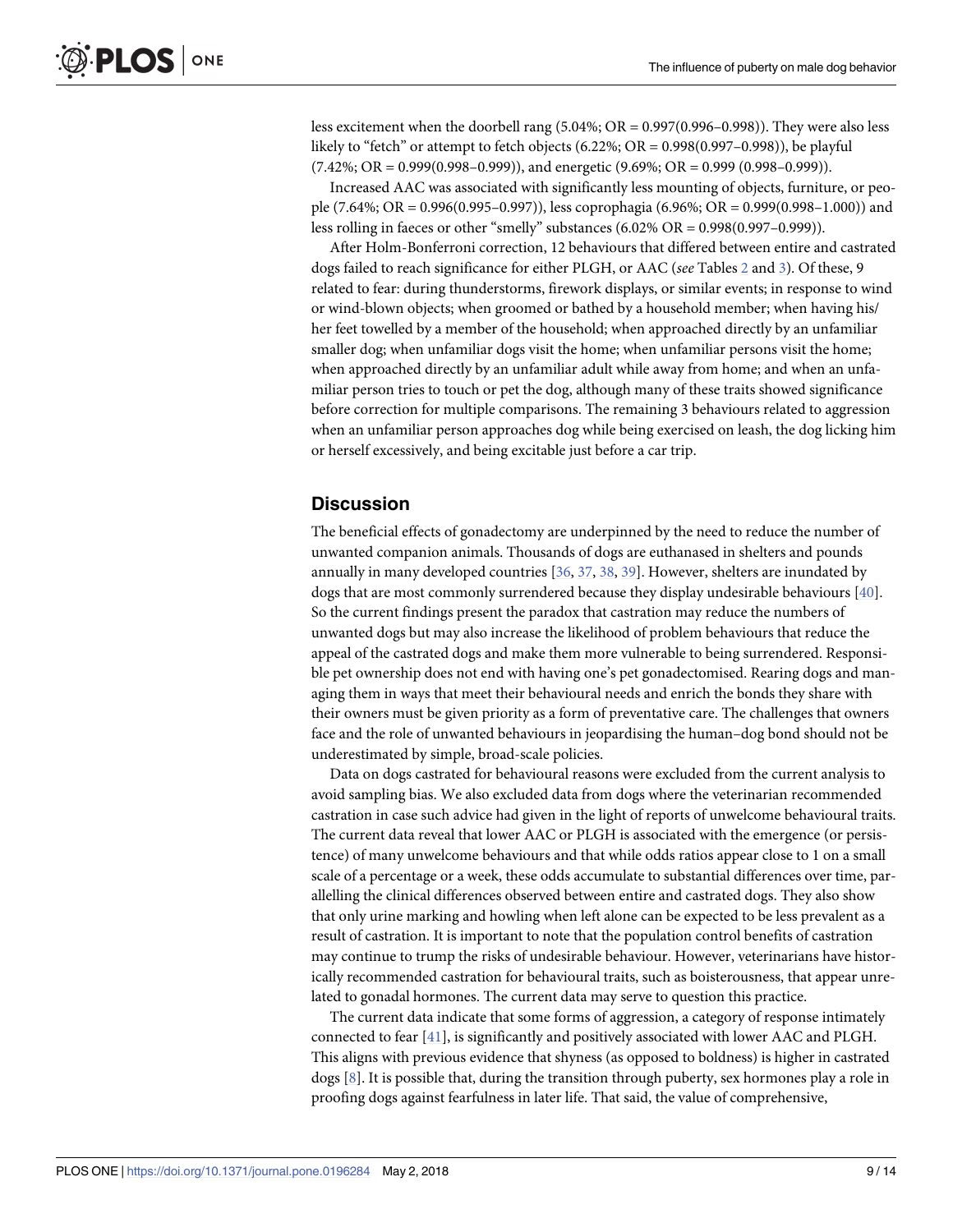<span id="page-9-0"></span>appropriate socialisation of pups (especially between 3 and 14 weeks of age) as a means of reducing fear and aggression cannot be overstated [[12](#page-12-0)].

The reduction in sex hormones during puberty associated with early castration may affect the coping strategies dogs tend to adopt. A proactive coping style can be considered a higher tendency towards both actively engaging threats with aggressive behaviours, and also actively avoiding threats where that option may serve better  $[42]$  $[42]$  $[42]$ . Higher scores in both fear and aggression may indicate dogs that are either experiencing more acute fear, or coping with similar levels of fear in a more overt and impulsive way.

Beyond the timing of castration, it is worth considering why some owners decide not to castrate their dogs. It may be that those who do not gonadectomise their dogs represent two different ownership styles: those who ignore gonadectomy campaigns and those with the skills to manage entire dogs. The former may be less responsible than the latter and may have influenced the current results by failing to remediate unwelcome behaviours as they emerged. If this were the case, the effects of castration may be even more extreme than our results suggest, as the lower association of entire dogs with problem behaviours may be further offset by problem behaviours in the population of entire dogs that have their genesis in environment and management more than in castration.

Studies using data from C-BARQ are sometimes questioned because they may reflect some owner bias but C-BARQ results have been independently validated by comparison with the results of observational assessments (e.g., refs [\[43\]](#page-13-0) and [[44](#page-13-0)]). We acknowledge that respondents generally need to seek out C-BARQ to participate in the survey, so they are perhaps more likely to be from among those skilled owners who manage entire dogs successfully than from less responsible owners with potentially less interest in their dog's behaviour. We also acknowledge that the current study has not dealt with potential differences in the effects of castration before and after puberty. This would require validated information on the age at puberty of each individual. Such an approach may enhance breed-specific studies that unpack the role of breed differences, such as in reactivity, fearfulness, excessive barking and aggressive behaviours reported in small-dog breeds compared to larger dogs.

Aggressive behaviour has been identified as more common in male dogs in several studies [\[2](#page-11-0), [3](#page-11-0), [4,](#page-11-0) [6\]](#page-11-0), and dog bites/attacks have been attributed heavily to male dogs, accounting for 70% [\[45\]](#page-13-0), of bites in some studies. As such, current evidence from this study and others [\[46\]](#page-13-0) on the behavioural effects of castration on male dogs may seem contradictory. Perhaps the earlier studies included more intact males and perhaps the decrease in dog-related aggression in the current findings, in part at least, reflects the fact that entire dogs are now so rare in the US (where C-BARQ data come from) that male–male competition for intact females is rarely seen.

Perhaps the decrease in dog-related aggression in the current findings, in part at least, reflects the fact that entire dogs are now so rare in most parts of the developed world (where C-BARQ data come from) that male–male competition for intact females is rarely seen.

On a related note, opposition to castration male dogs in some countries is may be based on the belief that castrated animals will be more fearful and therefore less useful as guard dogs [\[47\]](#page-13-0). Interestingly, the current results suggest that this perception is both true and false: castrated dogs are more fearful, but also more aggressive towards strangers and bark more. As such, current findings could have important implications for dog-population management.

The 2 undesirable behaviours that arose with increased PLGH were indoor-marking and howling when left alone. The association between testosterone and the motivation to mark with urine has clear biological advantages, since urine can alert female dogs to the presence of an entire male and thus increase the chances of reproduction. That said, it is more likely that this type of urine marking is directed at other (entire) male dogs. Indoor marking overcomes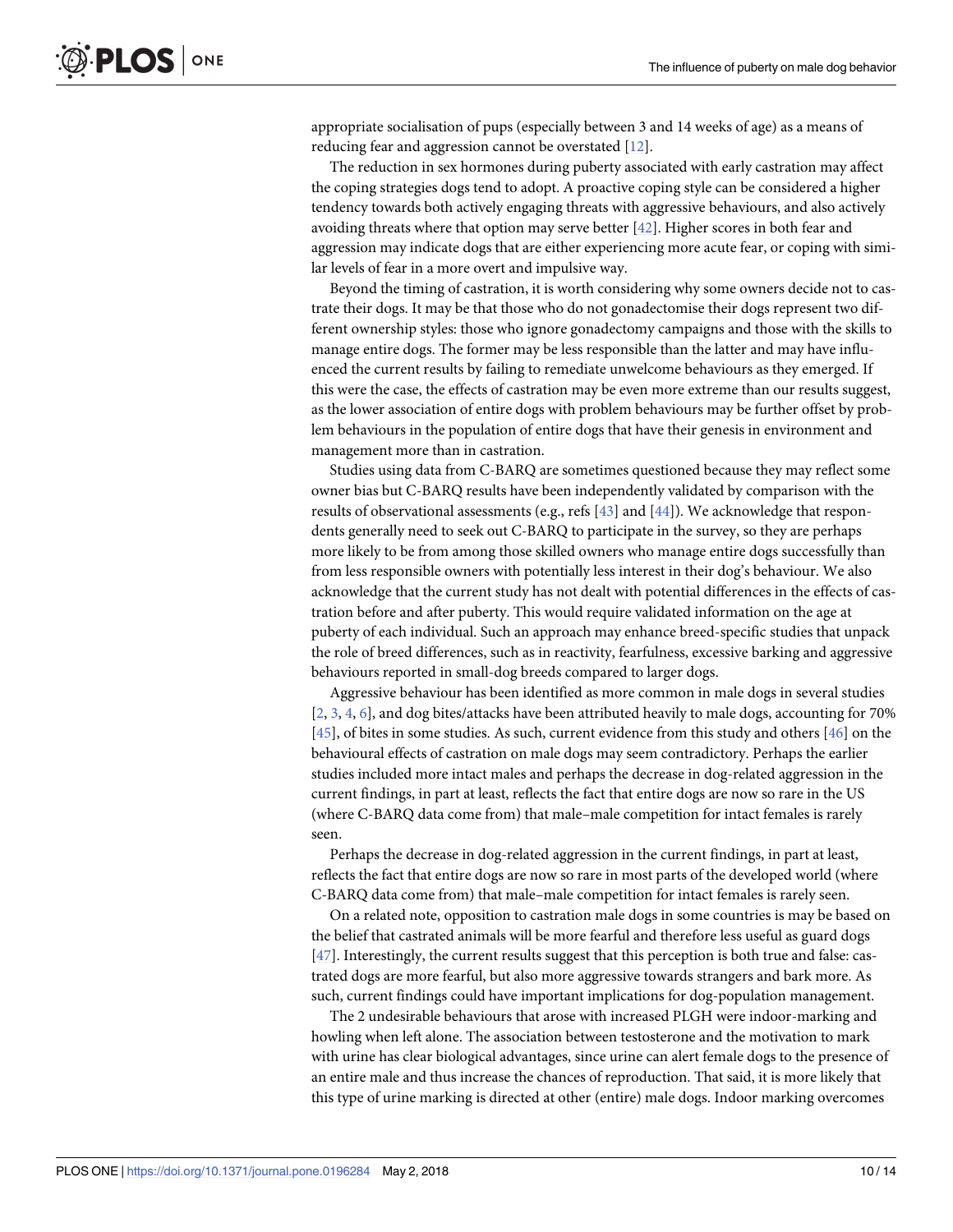house-training so may reflect a particularly strong motivation to mark. Surprisingly, increased PLGH was also associated with less mounting but it should be noted that the C-BARQ question about mounting focuses on mounting of objects including furniture and people. Perhaps this activity is motivated by play or anxiety and that mounting by entire dogs is chiefly directed to dogs. Meanwhile, howling when left alone is a feature of SRD [\[17\]](#page-12-0). The role of vocalization in SRD may be to reunite the social group, but why this should be a task for males is less clearly understood. Notably, increased PLGH was associated with less barking when excited or alarmed and less excitement when doorbells rang. This presents a picture of entire male dogs perhaps being both less excitable and less prone to fear, yet more prone to SRD. The two are not necessarily opposed, particularly when we consider that the increased use of scent marking by entire male dogs may point to increased social interest. Meanwhile, trainability in recall and retrieving decreased with PLGH. This may reflect distraction by the social signals available from other dogs' scents in entire dogs and retention of playfulness in castrated dogs. Natural puppy playfulness may decrease after puberty and this may explain why entire dogs are less excitable.

Increased food stealing was significantly related to AAC (but not to PLGH) perhaps reflecting an effect of owner-mediated dietary restriction after castration. Meanwhile, coprophagia was significantly related to PLGH (but not to AAC). We note that coprophagia may target the faeces of various species and may have heterogeneous causes. Rolling in faeces may be an exploratory behaviour that dogs grow out of, if left entire.

There are important limitations to the study which must be noted. In particular, caution with regard to assuming a causal association between castration and problematic behaviours. While attempts were made to exclude animals that were castrated because of problematic behaviour, it is possible that some owners misremembered or incompletely reported the reasons behind their decision to castrate. Equally, there may be limitations regarding the applicability of the survey result to the companion dog population as a whole because people who sought out and completed the C-BARQ survey may be more engaged with issues surrounding problematic behaviours generally and may also have different views about the timing of castration when compared with companion dog owners as a whole.

There are also limitations surrounding the PLGH metric which need to be considered. While we considered it important to refer to a metric that takes into account the amount of time which a dog has had to experience of behavioural tendencies developed under the influence of gonadal hormones, it is important to understand that dogs with the same PLGH could have wildly different ages. While we attempted to take this into account by including the age of CBARQ evaluation in our models, this limitation should be kept in mind. A further limitation is that the current data come from a wide range of breeds that mature skeletally, socially and sexually at different ages. This means that it, in many cases, we cannot be sure whether castration occurred before, during or after puberty. Future researchers may wish to approach the same or similar behavioural data-sets with the benefit of breed-specific data on the usual timing of puberty.

While both AAC and PLGH were of interest in this analysis, AAC may be more suitable for understanding behaviours that develop with sexual maturity and, once learned, are relatively resistant to extinction. As PLGH captures how long the dog has lived with gonadal hormones (after gonadectomy at any age), it may be more suitable for understanding behaviours that, once learned, are more amenable to extinction and so potentially modifiable. The interplay between these two variables may merit further scrutiny since the subtleties of these interactions may enhance veterinary advice on castration, especially in the case of dogs predisposed to certain behavioural tendencies.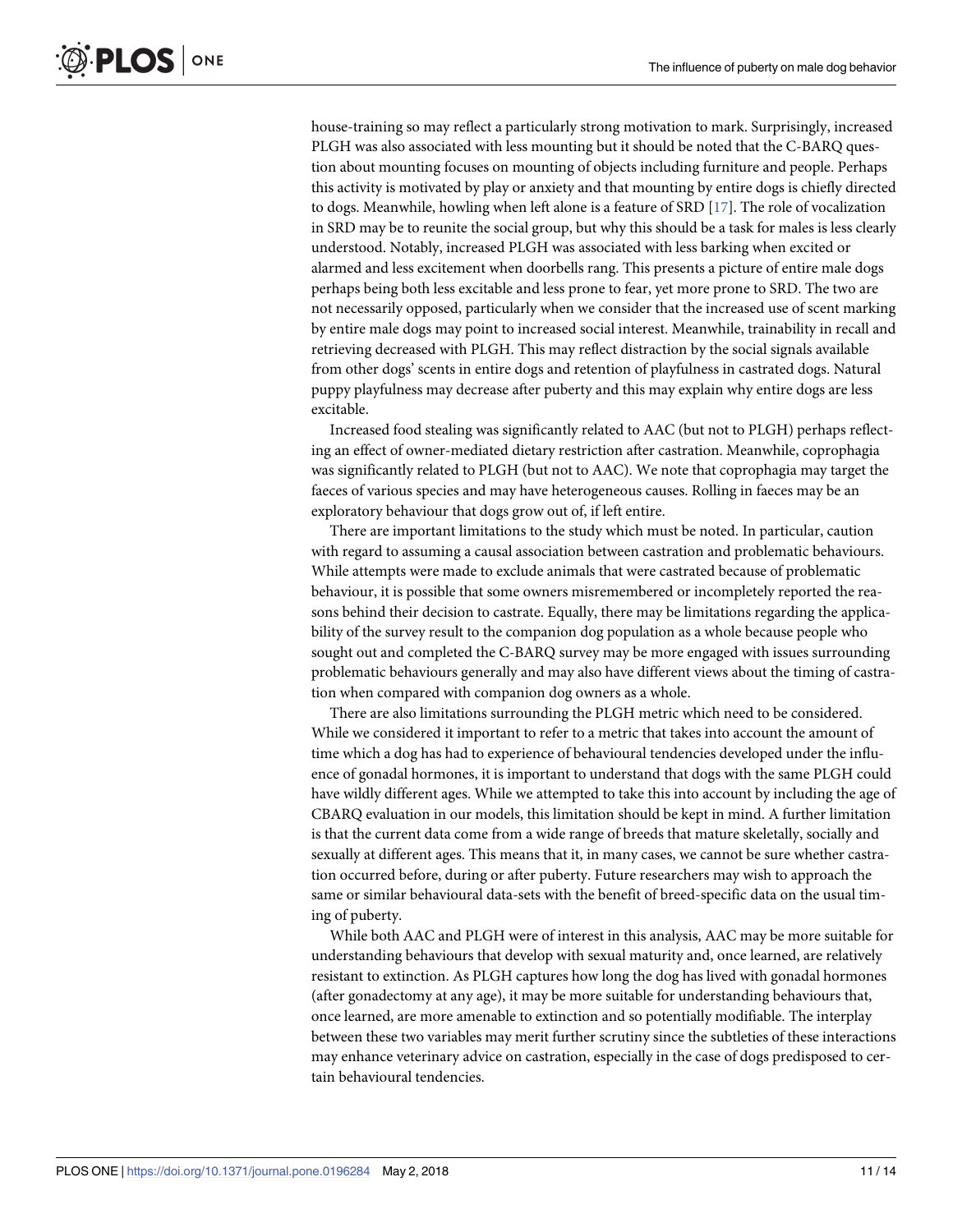# <span id="page-11-0"></span>**Supporting information**

**S1 [Table.](http://www.plosone.org/article/fetchSingleRepresentation.action?uri=info:doi/10.1371/journal.pone.0196284.s001) Numbers of dogs of the 27 breeds and crosses tested in the current study.** (DOCX)

**S2 [Table.](http://www.plosone.org/article/fetchSingleRepresentation.action?uri=info:doi/10.1371/journal.pone.0196284.s002) C-BARQ attributes showing percentage differences of high C-BARQ item scores between entire and castrated male dogs.** A negative valence in the % difference column indicates that entire dogs show high levels of the behaviour less frequently than castrated dogs. (DOCX)

**S1 [Fig](http://www.plosone.org/article/fetchSingleRepresentation.action?uri=info:doi/10.1371/journal.pone.0196284.s003). The distribution of lifetime exposure to gonadal hormones in the castrated male dogs (n = 6235) in the current study.** (DOCX)

# **Author Contributions**

**Conceptualization:** Paul D. McGreevy.

**Data curation:** James A. Serpell.

**Formal analysis:** Bethany Wilson.

**Investigation:** Paul D. McGreevy, Bethany Wilson, James A. Serpell.

**Methodology:** Paul D. McGreevy, Bethany Wilson, James A. Serpell.

**Project administration:** Paul D. McGreevy.

**Resources:** Paul D. McGreevy, Bethany Wilson.

**Writing – original draft:** Paul D. McGreevy, Bethany Wilson, Melissa J. Starling.

**Writing – review & editing:** Paul D. McGreevy, Bethany Wilson, Melissa J. Starling, James A. Serpell.

#### **References**

- **[1](#page-1-0).** Masters AM, McGreevy PD (2008) Dog keeping practices as reported by readers of an Australian dog enthusiast magazine. Australian Veterinary Journal 86:18–25. [https://doi.org/10.1111/j.1751-0813.](https://doi.org/10.1111/j.1751-0813.2007.00248.x) [2007.00248.x](https://doi.org/10.1111/j.1751-0813.2007.00248.x) PMID: [18271818](http://www.ncbi.nlm.nih.gov/pubmed/18271818)
- **[2](#page-1-0).** Beaver BV (1994) Owner complaints about canine behavior. Journal of the American Veterinary Medical Association 204:1953–1955. PMID: [8077144](http://www.ncbi.nlm.nih.gov/pubmed/8077144)
- **[3](#page-1-0).** Hart BL, Hart LA (1997) Selecting, raising, and caring for dogs to avoid problem aggression. Journal of the American Veterinary Medical Association 210:1129–1134. PMID: [9108914](http://www.ncbi.nlm.nih.gov/pubmed/9108914)
- **[4](#page-1-0).** Line S, Voith VL (1986) Dominance aggression of dogs towards people: behavior profile and response to treatment. Applied Animal Behaviour Science 16:77–83.
- **[5](#page-1-0).** Lockwood R (2017) The ethology and epidemiology of canine aggression. In The domestic dog: its evolution, behavior, and interactions with people, ed Serpell J ( Cambridge University Press, Cambridge, UK) pp 160–181.
- **[6](#page-1-0).** Roll A, Unshelm J (1997) Aggressive conflicts amongst dogs and factors affecting them. Applied Animal Behaviour Science 52:229–242.
- **[7](#page-1-0).** Svartberg K, Forkman B (2002) Personality traits in the domestic dog (Canis familiaris). Applied Animal Behaviour Science 79:133–155.
- **[8](#page-1-0).** Starling MJ, Branson N, Thomson PC, McGreevy PD (2013) Age, sex and reproductive status affect boldness in dogs. Veterinary Journal 197:868–872.
- **[9](#page-1-0).** O'Neill DG, Elliott J, Church DB, McGreevy PD, Thomson PC, Brodbelt DC (2013) Longevity and mortality of dogs in England. Veterinary Journal 198:638–643.
- **[10](#page-1-0).** Reichler I (2009) Gonadectomy in Cats and Dogs: A Review of Risks and Benefits. Reproduction in Domestic Animals 7:29–35.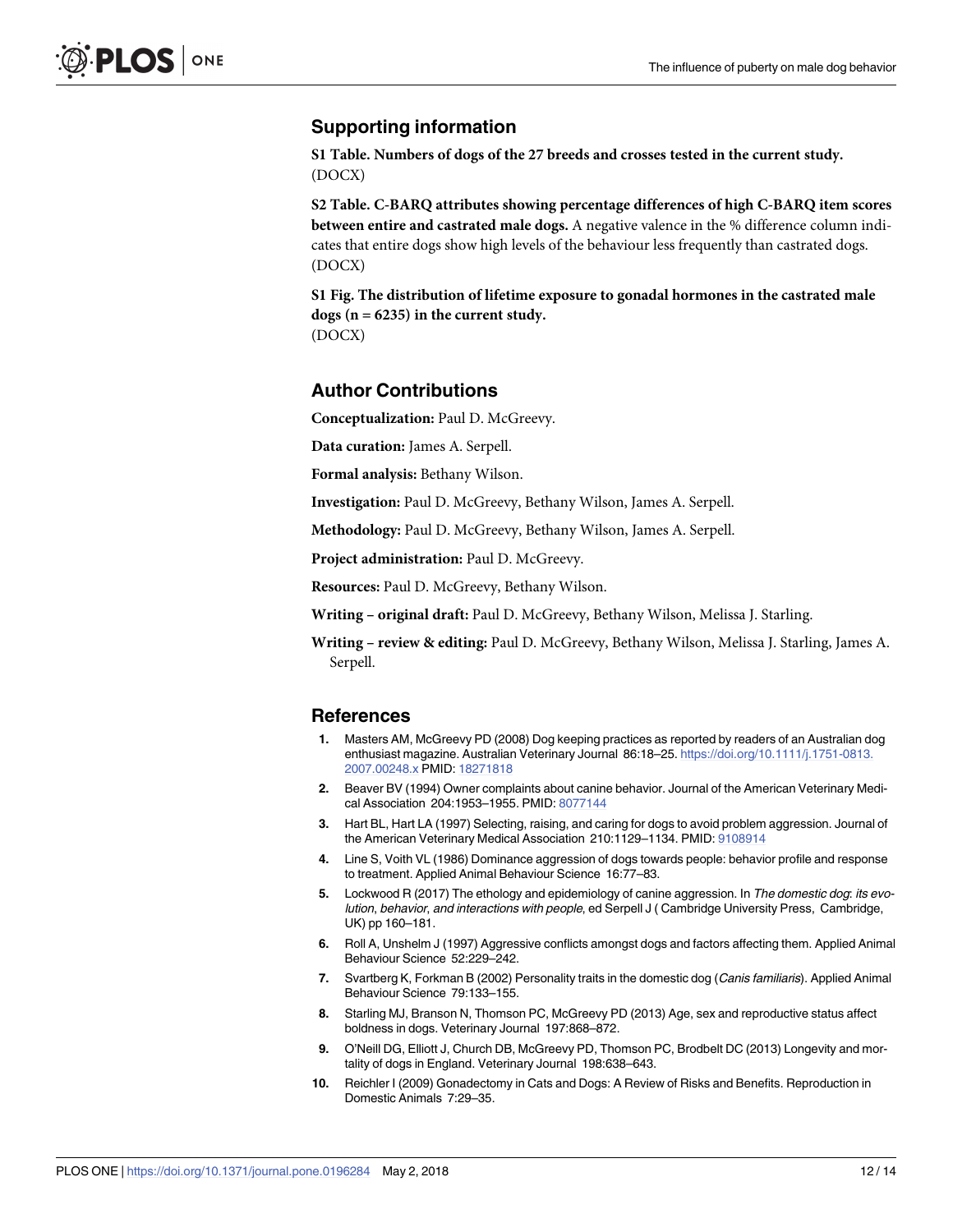- <span id="page-12-0"></span>**[11](#page-1-0).** Shoop SJW, Marlow S, Church D, English K, O'Neil D, McGreevy PD, Stell A, Thomson PC, Brodbelt D (2015) Prevalence and risk factors for mast cell tumours in Dogs in England. Canine Genetics and Epidemiology 2:1. <https://doi.org/10.1186/2052-6687-2-1> PMID: [26401329](http://www.ncbi.nlm.nih.gov/pubmed/26401329)
- **[12](#page-1-0).** McGreevy P (2009) A Modern Dog's Life, New South Press, Sydney, Australia.
- **[13](#page-1-0).** Schneider R, Dorn C, Taylor D (1969) Factors influencing canine mammary cancer development and 37 postsurgical survival. Journal of the National Cancer Institute 43:1249–1261. PMID: [4319248](http://www.ncbi.nlm.nih.gov/pubmed/4319248)
- **[14](#page-1-0).** Beauvais W, Cardwell J, Brodbelt D. 2012 The effect of neutering on the risk of mammary tumours in dogs–a systematic review. Journal of Small Animal Practice 53:314–322. [https://doi.org/10.1111/j.](https://doi.org/10.1111/j.1748-5827.2011.01220.x) [1748-5827.2011.01220.x](https://doi.org/10.1111/j.1748-5827.2011.01220.x) PMID: [22647210](http://www.ncbi.nlm.nih.gov/pubmed/22647210)
- **[15](#page-1-0).** Kubinyi E, Turcsan B, Miklosi A (2009) Dog and owner demographic characteristics and dog personality trait associations. Behavioural Processes 81:392–401. <https://doi.org/10.1016/j.beproc.2009.04.004> PMID: [19520239](http://www.ncbi.nlm.nih.gov/pubmed/19520239)
- **[16](#page-1-0).** O'Neill DG, Church DB, McGreevy PD, Thomson PC, Brodbelt DC (2014) Prevalence of Disorders Recorded in Dogs Attending Primary-Care Veterinary Practices in England. PLoS ONE 9(3): e90501. <https://doi.org/10.1371/journal.pone.0090501> PMID: [24594665](http://www.ncbi.nlm.nih.gov/pubmed/24594665)
- **[17](#page-1-0).** McGreevy PD, Masters AM. (2008) Risk factors for separation related distress and feed-related aggression in dogs: additional findings from a survey of Australian dog owners. Applied Animal Behaviour Science 109:320–328.
- **[18](#page-1-0).** Trevejo R, Yang M, Lund EM (2011) Epidemiology of surgical castration of dogs and cats in the United States. Journal of the American Veterinary Medical Association 238:898–904. [https://doi.org/10.2460/](https://doi.org/10.2460/javma.238.7.898) [javma.238.7.898](https://doi.org/10.2460/javma.238.7.898) PMID: [21453178](http://www.ncbi.nlm.nih.gov/pubmed/21453178)
- **[19](#page-1-0).** Hart BL, Hart LA, Thigpen AP, Willits NH (2014) Long-Term Health Effects of Neutering Dogs: Comparison of Labrador Retrievers with Golden Retrievers. PLoS ONE 9(7):e102241. [https://doi.org/10.1371/](https://doi.org/10.1371/journal.pone.0102241) [journal.pone.0102241](https://doi.org/10.1371/journal.pone.0102241) PMID: [25020045](http://www.ncbi.nlm.nih.gov/pubmed/25020045)
- **[20](#page-1-0).** Mattin M, O'Neill D, Church D, McGreevy PD, Thomson PC, Brodbelt D (2014) An epidemiological study of diabetes mellitus in dogs attending first opinion practice in the UK. Veterinary Record 174:349. <https://doi.org/10.1136/vr.101950> PMID: [24570406](http://www.ncbi.nlm.nih.gov/pubmed/24570406)
- **[21](#page-1-0).** Farhoody P, Zink MC (2010) Behavioral and physical effects of spaying and neutering domestic dogs (Canis familiaris). Master's Thesis, Hunter College, pp 1–4.
- **[22](#page-1-0).** Ru G, Terracini B, Glickman LT (1998) Host related risk factors for canine osteosarcoma. Veterinary Journal 156:31–39.
- **[23](#page-1-0).** Cooley DM, Beranek BC, Schlittler DL, Glickman MW, Glickman LT, Waters DJ (2002) Endogenous gonadal hormone exposure and bone sarcoma risk. Cancer Epidemiology Biomarkers Prevention 11:1434–1440.
- **[24](#page-1-0).** Torres de la Riva G, Hart BL, Farver TB, Oberbauer AM, Messam LLM, Willits N, Hart LA (2013) Neutering Dogs: Effects on Joint Disorders and Cancers in Golden Retrievers. PLoS ONE 8(2): e55937. <https://doi.org/10.1371/journal.pone.0055937> PMID: [23418479](http://www.ncbi.nlm.nih.gov/pubmed/23418479)
- **[25](#page-1-0).** Hart BL, Hart LA, Thigpen AP, Willits NH (2016), Neutering of German Shepherd Dogs: associated joint disorders, cancers and urinary incontinence. Veterinary Medicine and Science 2: 191–199. [https://doi.](https://doi.org/10.1002/vms3.34) [org/10.1002/vms3.34](https://doi.org/10.1002/vms3.34) PMID: [29067194](http://www.ncbi.nlm.nih.gov/pubmed/29067194)
- [26](#page-2-0). Garde E, Péreza GE, Vanderstichel R, Dalla Villa PF, Serpell JA (2016) Effects of surgical and chemical sterilization on the behavior of free-roaming male dogs in Puerto Natales, Chile. Preventive Veterinary Medicine 123:106–120. <https://doi.org/10.1016/j.prevetmed.2015.11.011> PMID: [26657528](http://www.ncbi.nlm.nih.gov/pubmed/26657528)
- **[27](#page-2-0).** Mongillo P, Scandurra A, D'Aniello B, Marinelli L (2017) Effect of sex and gonadectomy on dogs' spatial performance. Applied Animal Behaviour Science (in press).
- **[28](#page-2-0).** Heidenberger E, Unshelm J (1990) Changes in the behavior of dogs after castration. Tierärztliche Praxis 18:69–75. PMID: [2326799](http://www.ncbi.nlm.nih.gov/pubmed/2326799)
- **[29](#page-2-0).** Takeuchi Y, Houpt KA, Scarlett JM (2000) Evaluation of treatments for separation anxiety in dogs. Journal of the American Veterinary Medical Association 217:342–345. PMID: [10935036](http://www.ncbi.nlm.nih.gov/pubmed/10935036)
- **[30](#page-2-0).** Serpell JA, Hsu Y (2005) Effects of breed, sex, and neuter status on trainability in dogs. Anthrozoös 18:196–207.
- **[31](#page-2-0).** McKenzie B (2010) Evaluating the benefits and risks of neutering dogs and cats. CAB Reviews: Perspectives in Agriculture 5:1–18.
- **[32](#page-2-0).** D'Onise K, Hazel S, Caraguel C (2017) Mandatory desexing of dogs: one step in the right direction to reduce the risk of dog bite? A systematic review. Injury Prevention 23:212–218. [https://doi.org/10.](https://doi.org/10.1136/injuryprev-2016-042141) [1136/injuryprev-2016-042141](https://doi.org/10.1136/injuryprev-2016-042141) PMID: [28130398](http://www.ncbi.nlm.nih.gov/pubmed/28130398)